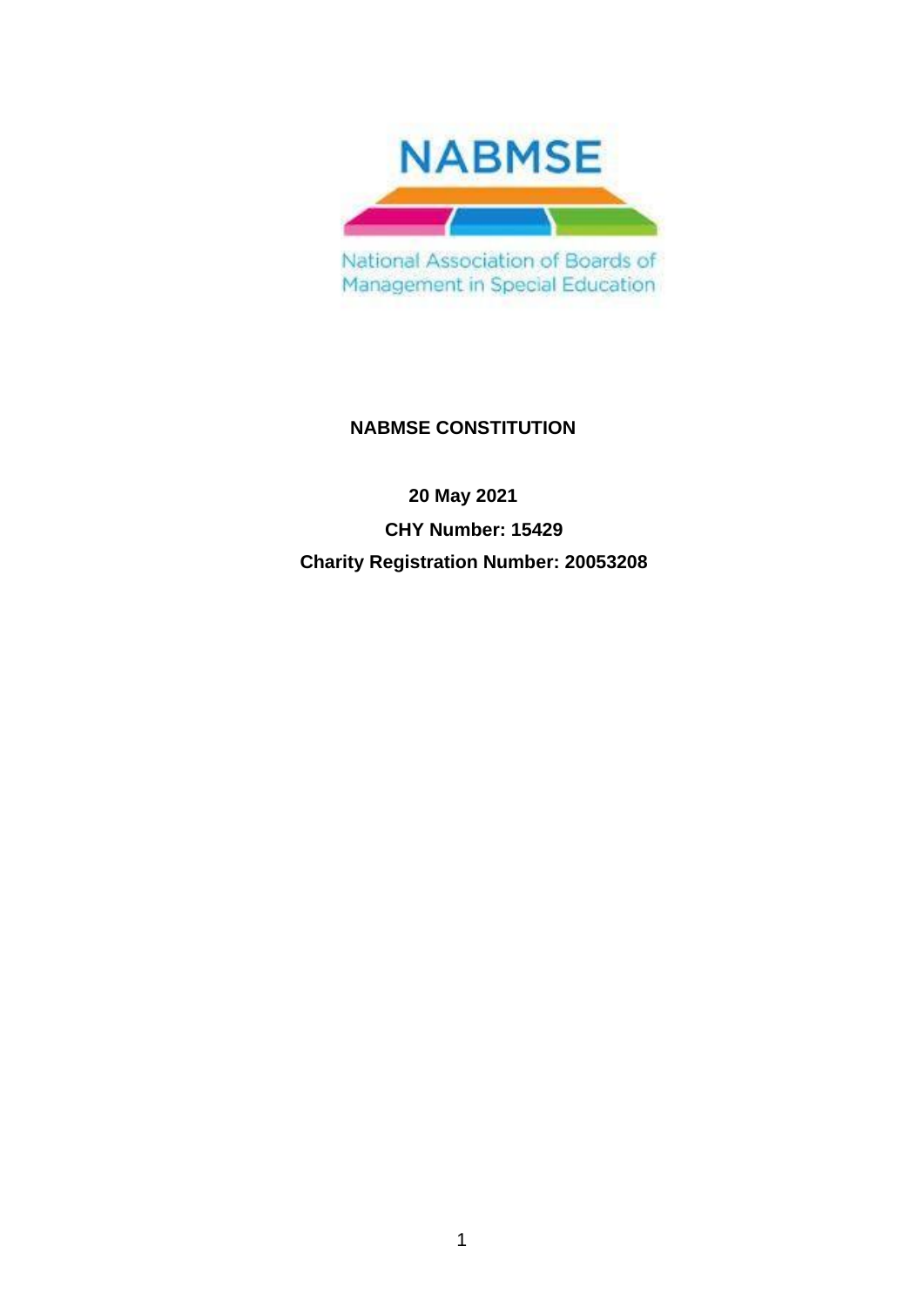# **Table of Contents**

| <b>Clause</b> |                                                 |                                                      | <b>Page</b>    |  |  |
|---------------|-------------------------------------------------|------------------------------------------------------|----------------|--|--|
| 1.            | <b>Name</b>                                     |                                                      |                |  |  |
| 2.            | <b>Main Object</b>                              |                                                      |                |  |  |
| 3.            | <b>Definitions</b><br>1                         |                                                      |                |  |  |
| 4.            | <b>Subsidiary Objects</b><br>1                  |                                                      |                |  |  |
| 5.            | $\overline{2}$<br><b>Powers</b>                 |                                                      |                |  |  |
| 6.            | 3<br><b>Rules of Membership</b>                 |                                                      |                |  |  |
| 7.            | 5<br><b>General Meetings</b>                    |                                                      |                |  |  |
| 8.            | <b>Proceedings at Meetings</b><br>6             |                                                      |                |  |  |
| 9.            | <b>Executive Committee</b><br>$\overline{7}$    |                                                      |                |  |  |
|               | 9.1                                             | Functions and membership of the Executive Committee  | $\overline{7}$ |  |  |
|               | 9.2                                             | Nomination to the Executive Committee                | 8              |  |  |
|               | 9.3                                             | Retirement by Rotation and Maximum Consecutive Terms | 8              |  |  |
|               | 9.4                                             | Removal from membership of the Executive Committee   | 10             |  |  |
|               | 9.5                                             | <b>Business of Executive Committee</b>               | 11             |  |  |
|               | 9.6                                             | <b>Sub-Committees</b>                                | 12             |  |  |
| 10.           | <b>Chairperson of the Association</b>           |                                                      |                |  |  |
| 11.           | <b>Finance</b>                                  |                                                      |                |  |  |
| 12.           | <b>Income and Property</b>                      |                                                      |                |  |  |
| 13.           | 16<br><b>Winding-up</b>                         |                                                      |                |  |  |
| 14.           | 16<br><b>Additions, Alterations, Amendments</b> |                                                      |                |  |  |
| 15.           | 16<br><b>Keeping of Accounts</b>                |                                                      |                |  |  |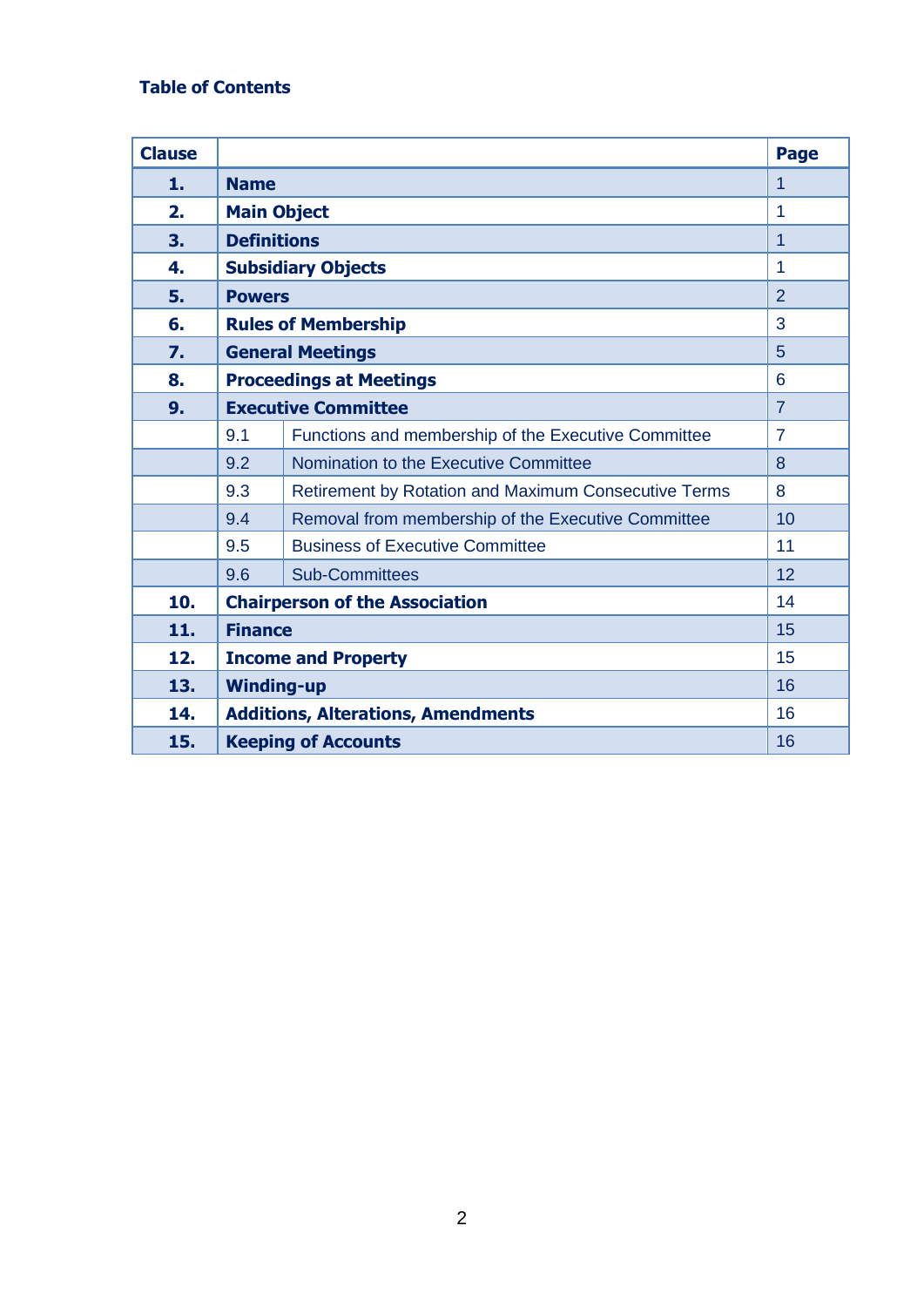# **NABMSE CONSTITUTION**

#### **1. Name**

The name of the Association shall be the National Association of Boards of Management in Special Education (NABMSE) (hereinafter referred to as the "**Association**").

#### **2. Main Object**

The main object for which the Association is established is for the advancement of education, and specifically to unite Boards of Management in the provision of special education in the Republic of Ireland by providing a means for the expression of their individual and collective experience on matters affecting the education of children with Special Educational Needs.

# **3. Definitions**

In this Constitution, the following terms shall have the following meanings:

"**Board of Management**" shall mean a Board of Management established under section 14 Education Act 1998.

"**Connected**" means someone connected by marriage or civil partnership, or related to that individual by direct familial relationship (a spouse, civil partner, cohabitee, parent, grandparent, brother, sister or child).

"**Member**" shall mean a Board of Management admitted to the membership of the Association by the Executive Committee. "**Office**" shall mean the administrative office of the Association, Kildare Education Centre, Friary Road, Kildare, County Kildare.

"**Officer**" and "**Officers**" shall mean employees of the Association, and/or members of the Executive Committee. "**Special Educational Needs**" shall mean in relation to a person a restriction in the capacity of the person to participate in and benefit from education on account of an enduring physical, sensory, mental health or learning disability, or any other condition which results in a person learning differently from a person without that condition. "**Student**" shall mean any child or adult enrolled in a recognised school as defined under section 2 Education Act 1998.

In this Constitution, unless the context otherwise requires, words importing any gender shall include all genders, and the singular number shall include the plural, and vice versa.

# **4. Subsidiary Objects**

In furtherance exclusively of the foregoing main object the Association shall have the following subsidiary objects:

- 4.1. to achieve adequate deployment of resources to support education for pupils/students with Special Educational Needs.
- 4.2. to promote the highest standard of education for students with Special Educational Needs
- 4.3. to encourage and facilitate communication and cooperation between persons engaged in the education of students with Special Educational Needs.
- 4.4. to arrange or assist in arranging and providing conferences, discussions and meetings on subjects of general or special interest in the field of management in special education.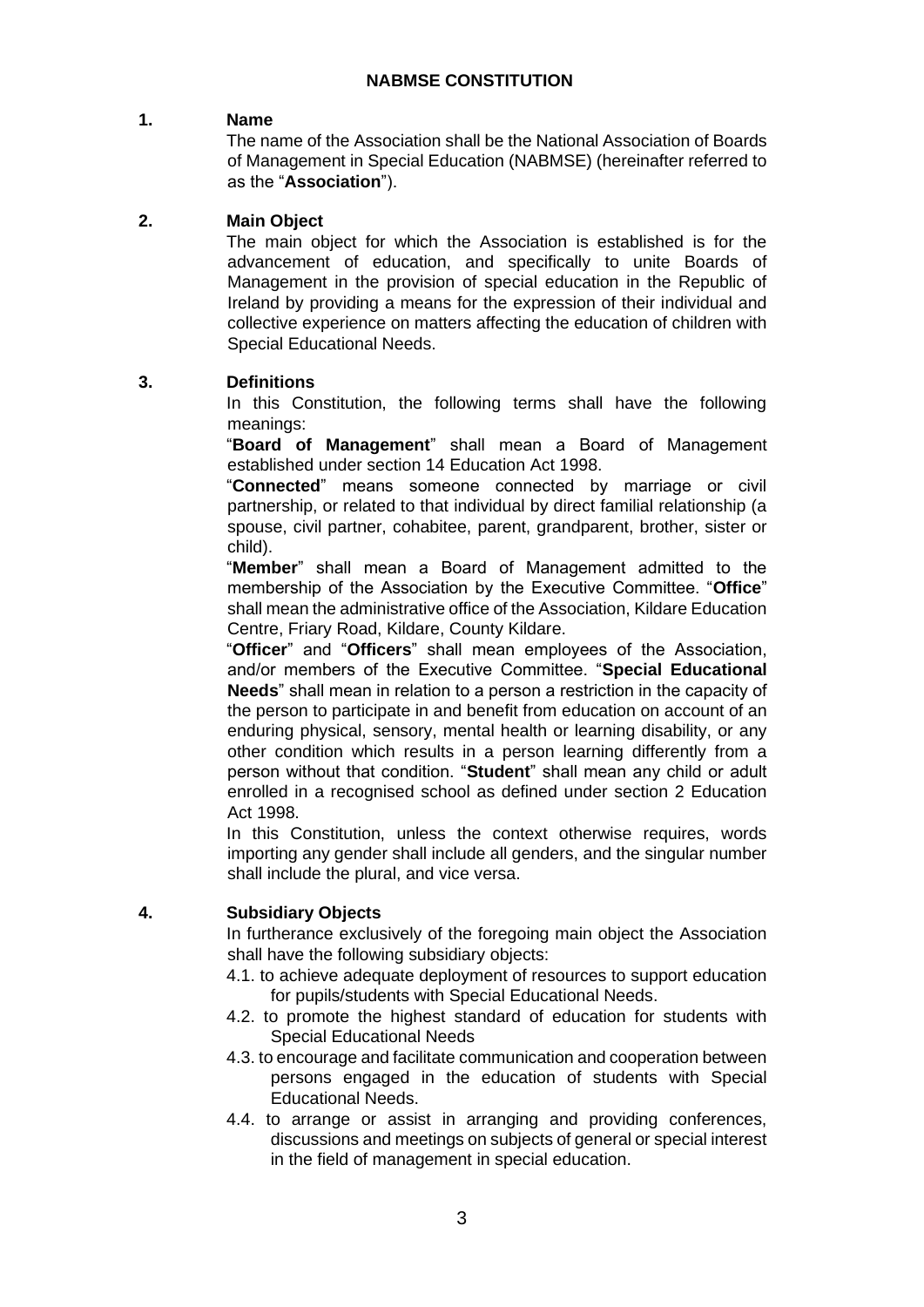4.5. to promote the study of best practices with regard to their impact on enhancing the abilities of students with Special Educational Needs.

# **5. Powers**

To the extent that the same are essential or ancillary to the promotion of the main object, as heretofore set out, the Association may exercise any and/or all of the following powers:

- 5.1. to purchase, take on lease or tenancy, take on licence, exchange, hire or otherwise acquire any real or personal property that may be legally held, and/or any rights or privileges which the Association may think necessary or convenient for the purposes of its charitable objects.
- 5.2. to provide equipment as may be needed.
- 5.3. to raise funds.
- 5.4. to apply for grants.
- 5.5. to receive money and make payments on behalf of the Association.
- 5.6. to employ and/or engage staff.
- 5.7. to promote and further the charitable objects of the Association by conferences, public or private meetings, discussions, publications or by such other means as may be deemed desirable or necessary.
- 5.8. to co-operate with other charities, voluntary bodies and statutory authorities operating in furtherance of the charitable objects of the Association or of similar charitable purposes to the Association and to exchange information with them and to make charitable donations to them or to pay subscriptions to them.
- 5.9. to promote, establish, co-operate with, become a member of, or assist by advice or by the grant of loans, donations or gifts or otherwise, any association, institution or body whatsoever and whether established or incorporated in Ireland or elsewhere having objects or purposes wholly or partially similar to those of the Association.
- 5.10. to advertise and make known the Association and its charitable objects, purposes and aims by such means as may be deemed expedient, and to solicit, receive and hold donations, subscriptions, gifts, and bequests of all kinds.
- 5.11. to invest any moneys of the Association not immediately required for use in connection with its Main Objects and to place any such moneys on deposit; prior permission to be obtained from the Revenue Commissioners where the Association intends to accumulate funds for a period in excess of two (2) years;
- 5.12. to borrow and raise money including, without limitation, by the creation and issue on such terms and conditions as may be thought expedient of debentures, debenture stock or other securities of any description and to pay or provide for brokerage, commission and underwriting in respect of any such issue.
- 5.13. to sell or dispose of the undertaking or property of the Association or any part thereof for such consideration as the Association may think fit.
- 5.14. to sell, improve, manage, develop, exchange, lease, mortgage, charge, dispose of, turn to account or otherwise deal with all or any of the property and rights of the Association.
- 5.15. to acquire and become registered proprietors of copyrights and trade-marks and any other form of intellectual property.
- 5.16. to grant pensions, gratuities, allowances or charitable aid to any person who may have served the Association as an employee, or to the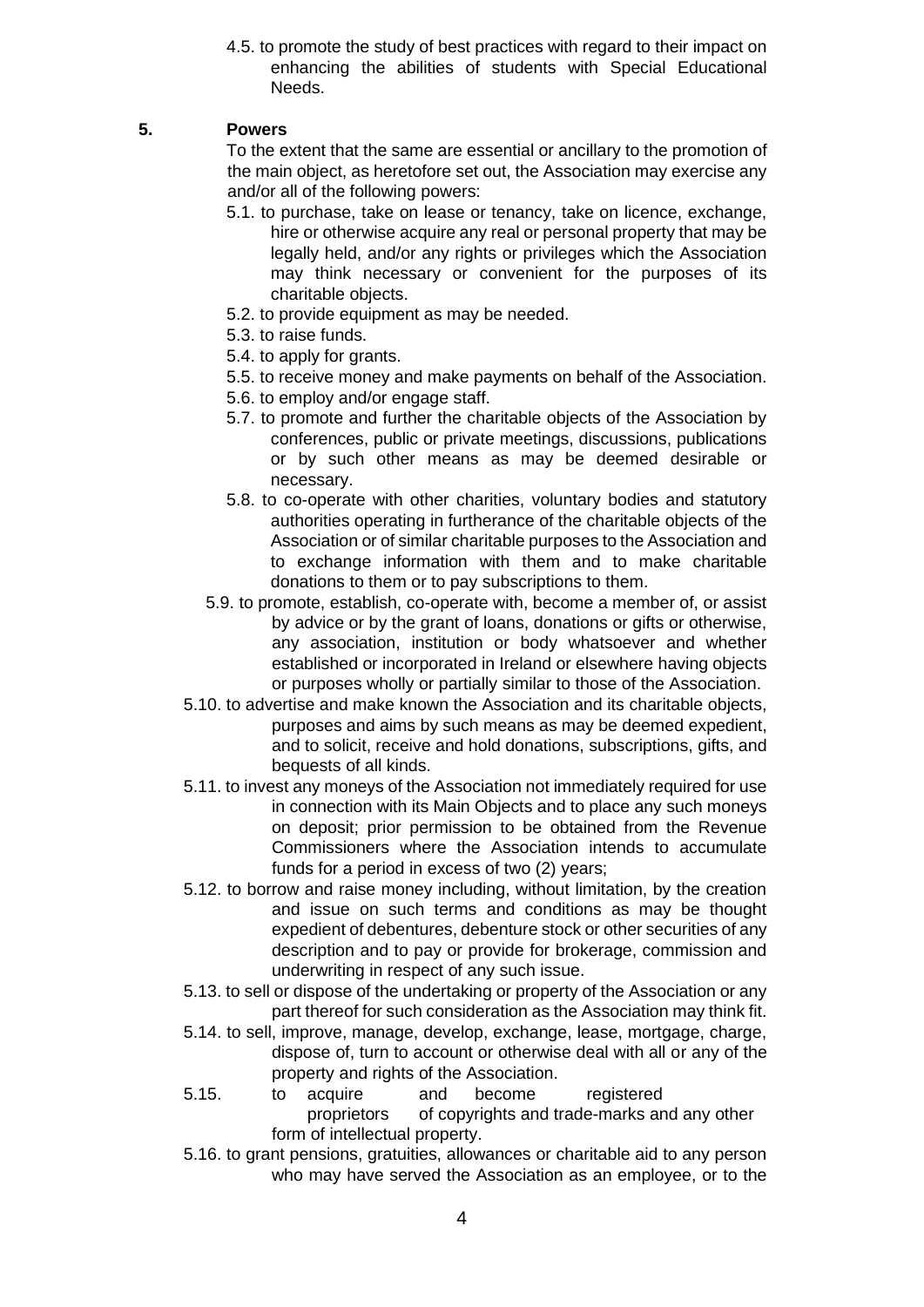spouses, civil partners, children or other dependants of such person provided that such pensions, gratuities, allowances or charitable aid shall be not more than that provided by an occupational pension scheme and provided that such occupational pension scheme has been operated by the Association and the beneficiary of the pensions, gratuities, allowances or charitable aid, or their spouse or parent, has been a member of the occupational pension scheme while employed by the Association; and to make payments towards insurance and to form and contribute to provident and benefit funds for the benefit of any persons employed by the Association and to subscribe or guarantee money for charitable objects.

- 5.17. to enter into contracts, agreements, leases and licences for the carrying on of any operation connected with the Association's main charitable object by any person or company.
- 5.18. to do all such other lawful things as are incidental or conducive to the attainment of the above charitable objects or any of them.

Together with such further and other powers as may be conducive to attaining or achieving the main charitable objects of the Association.

# **6. Rules of Membership**

6.1. Every Member shall, to the best of its ability, be bound to promote the main charitable objects and interests of the Association.

6.2. Membership of the Association is restricted to such Boards of Management as the Executive Committee shall admit to membership in its absolute discretion. No

individuals, organisations, companies or other entities are permitted to become Members of the Association.

- 6.3. The regulations and procedures for admitting Members to the Association shall be determined from time to time by the Executive Committee, in its absolute discretion. The decision of the Executive Committee is final, and there shall be no appeal from any such decision.
- 6.4. Boards of Management with a close connection to or providing services to Students with Special Educational Needs shall, subject to the approval of the Executive Committee, be eligible to apply to become Members of the Association. When determining whether a Board of Management is eligible to become a Member of the Association, the Executive Committee shall take into account the School's connection with and involvement in special education.

6.5. Every Member shall have one vote. Such vote shall be exercised by the Member's Nominee (as defined below). 6.6. The membership by a Board of Management of the Association is subject to payment of an Annual Members' Subscription Fee, the level of which is to be determined annually by the Executive Committee.

- 6.7. No Member (by way of its Nominee) shall be entitled to vote at any general meeting unless all moneys immediately payable by it to the Association have been paid.
- 6.8. Unless raised by the Executive Committee at the meeting at which the vote is held, no objection shall be raised in relation to the qualification of any voter.
- 6.9. Where a Board of Management becomes a member of the Association, it shall authorise one Board Member to act as its representative at any meeting of the Association (the "**Nominee**"). The Member shall present in writing the name, address and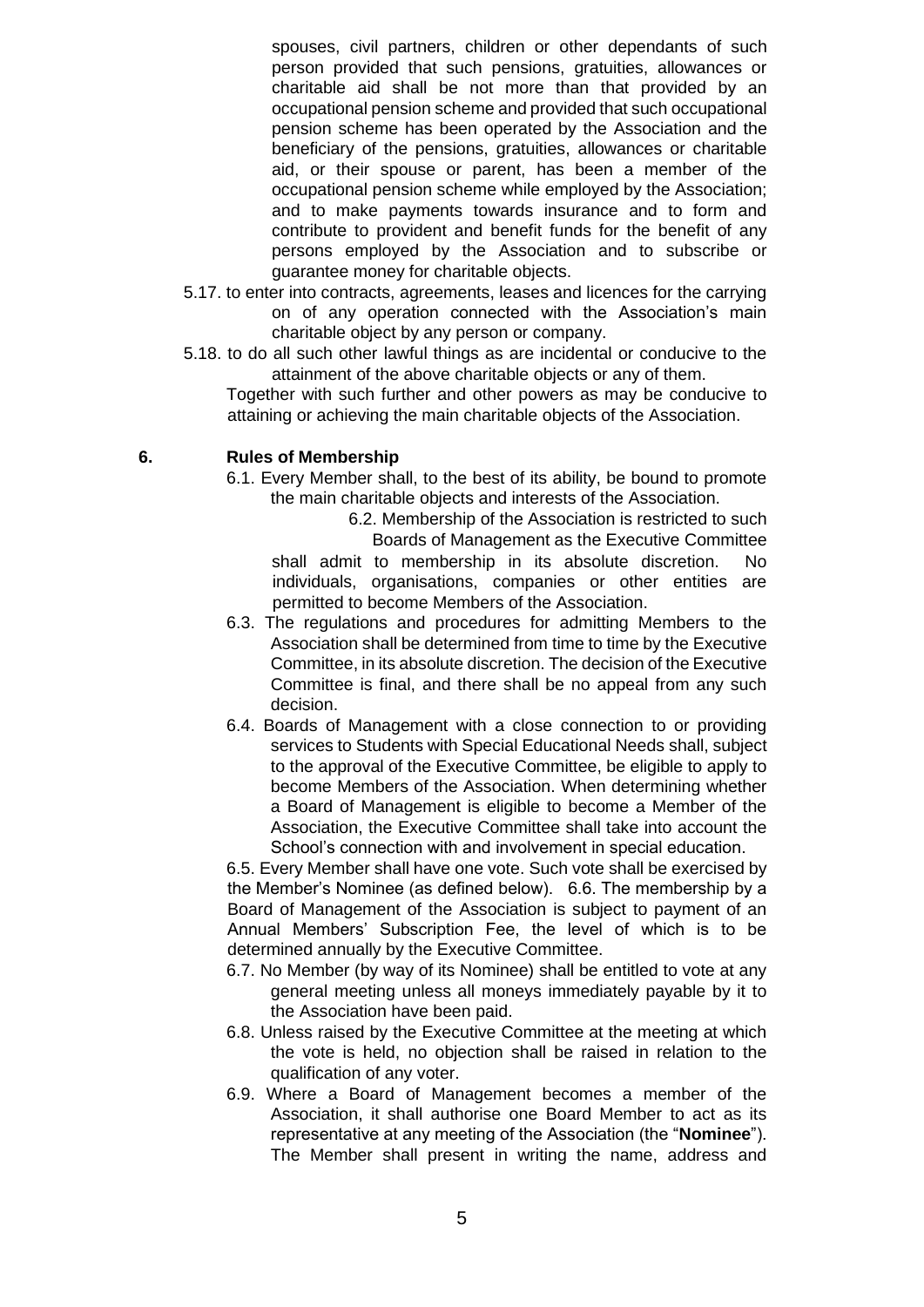contact details of the Nominee to the Association, such details to be sent to the Office.

- 6.10. The Nominee shall be entitled to exercise the Member's powers on behalf of the Board of Management which he/she represents. For the avoidance of doubt, this Nominee acts as a representative of the member, and shall not be deemed to be a proxy.
- 6.11. When a Nominee ceases to be a member of the Board of Management which authorised him/her, he/she shall immediately and contemporaneously cease to be the Nominee of the Member. The Board of Management is obliged to arrange for the selection and authorisation of an alternative Nominee, and to notify the Association of the change in Nominee.
- 6.12. The Executive Committee may, without cause shown and in its absolute discretion, request a Member to withdraw authorisation of a particular Nominee, and require the Member to authorise an alternative Nominee in his/her stead. If requested to do so, the Member shall comply

with the request made by the Executive Committee within 30 days.

- 6.13. A Member of the Association shall immediately cease to be a Member on one or any of the following grounds: 6.13.1. If they are removed as a Member by the Executive Committee for any reason, without cause shown. The decision of the Executive Committee to remove a Member on such ground shall be taken on a show of hands. For the motion to be carried, it shall:
	- a) Be passed by a unanimous vote of the entire Executive Committee present in person, save and except for any member of the Executive Committee who is a nominee of the said Member whose removal is being considered who shall not be entitled to vote and who shall be required to recuse himself/herself from the deliberations and vote.
	- b) Each member of the Executive

Committee entitled to vote at such a meeting shall have one vote save and except for any member of the Executive Committee who is a nominee of the said Member whose removal is being considered, who must recuse themselves from the vote.

c) Any meeting of the Executive Committee held to consider such a motion shall be a meeting of the entire Executive Committee present in person, and a meeting constituted by quorum will not be sufficient; the attendance in person of the entire Executive Committee shall be required, save and except for any member of the Executive Committee who is a nominee of the said Member whose removal is being considered who shall be required to recuse themselves from the deliberations and who shall not be required to attend such meeting.

Any decision regarding removal of a Member of the Association pursuant to this Clause 16.3.1 shall be made in the absolute discretion of the Executive Committee, and such decision shall be final and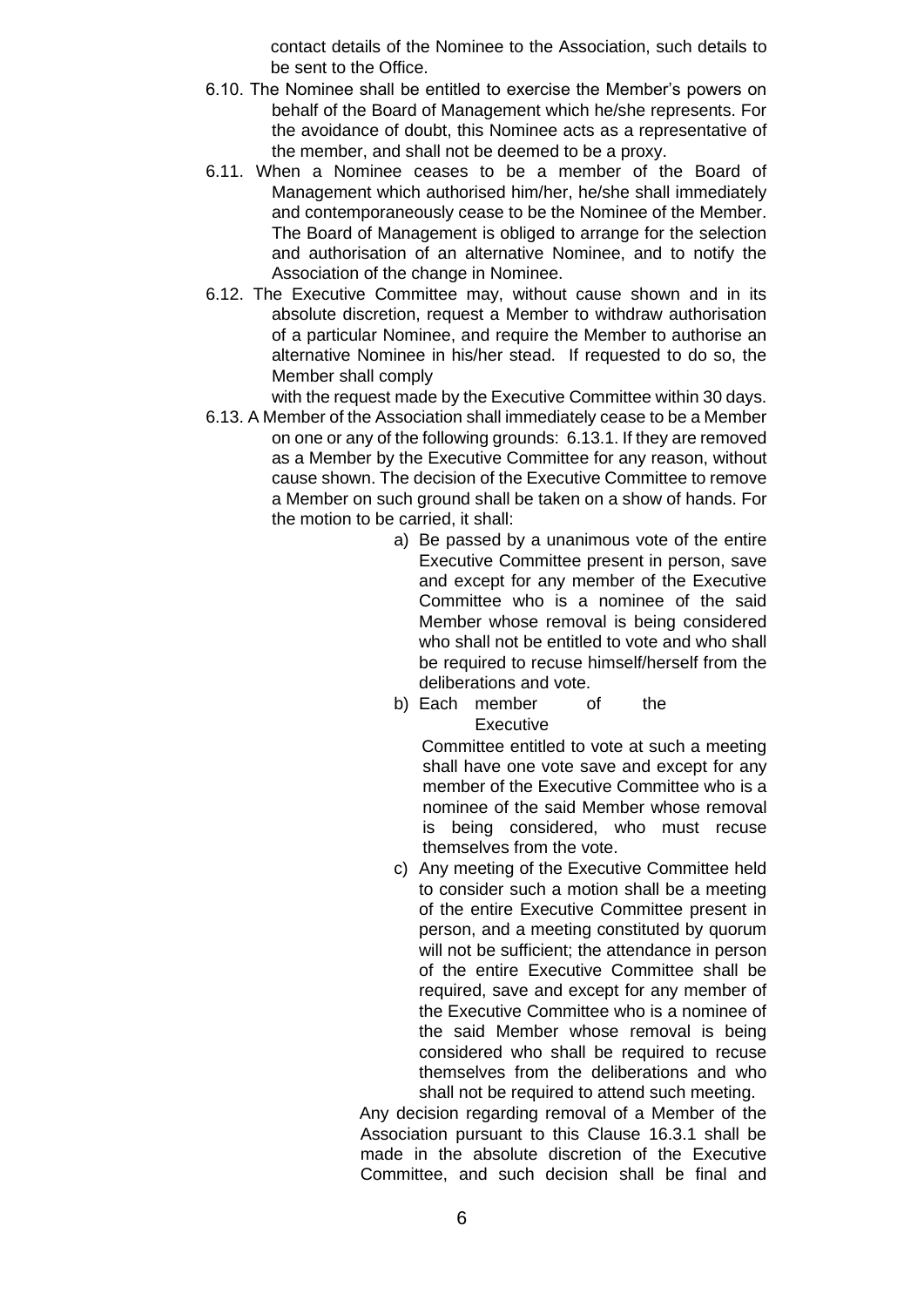binding on all parties. There shall be no appeal from such a decision; or

- 6.13.2. If they resign as a Member by notice in writing sent to the Office; or
- 6.13.3. If they shall be in default for a period of three months in the payment of any subscription or other contribution payable by them to the Association; or
- 6.13.4. If they shall be in default of any request made by the Executive Committee pursuant to clause (6.12) hereof.
- 6.14 All decisions taken by the Executive Committee in relation to the termination of a Member's membership and/or in relation to making requests pursuant to clause (6.12) hereof are final and shall be made in the Executive Committee's absolute discretion. There is no appeal from either such decision.

# **7. General Meetings**

- 7.1. The Association shall hold a general meeting in every calendar year as its annual general meeting ("**AGM**") at such time and place as may be determined by the Executive Committee and shall specify the meeting as such in the notices calling it provided that every annual general meeting except the first shall be held not more than fifteen months after the holding of the last preceding AGM. The business of the AGM shall include:
	- (a) consideration of the annual accounts;
	- (b) consideration of the annual report;
	- (c) the election and re-election of Executive Members; (d) appointment or reappointment of the auditors.
- 7.2. An Extraordinary General Meeting ("**EGM**") may be called at any time at the request of the Executive Committee or at the request of one quarter of the Members of the Association.
- 7.3. Save for those EGMs convened by such requisitionists as envisaged by clause 7.2 hereof, The Executive Committee shall be responsible for convening AGMs and EGMs. When directed to do so by the Executive Committee, the Secretary shall send a notice to each Member stating the date, time and place of any AGM or EGM, together with an Agenda. Such notice shall be sent at least one (1) calendar month before the date of the meeting.
- 7.4. A notice may be given by the Association to any Member (and/or the Nominee) either personally or by sending it by post to him or her to his or her registered address or by sending it by email to an email address previously provided by a Member or a Nominee. Where a notice is sent by post, service of the notice shall be deemed to be effected by properly addressing, prepaying and posting a letter containing the notice, and to have been effected in the case of the notice of a meeting at the expiration of 24 hours after the letter containing the same is posted, and in any other case at the time at which the letter would be delivered in the ordinary course of post.
- 7.5. The accidental omission to give notice of a meeting to or the nonreceipt of notice of a meeting by any Member entitled to receive notice shall not invalidate the proceedings at that meeting.
- 7.6. **Unanimous Written resolutions**: A resolution in writing signed by all the Members (each represented by their Nominee) for the time being entitled to attend and vote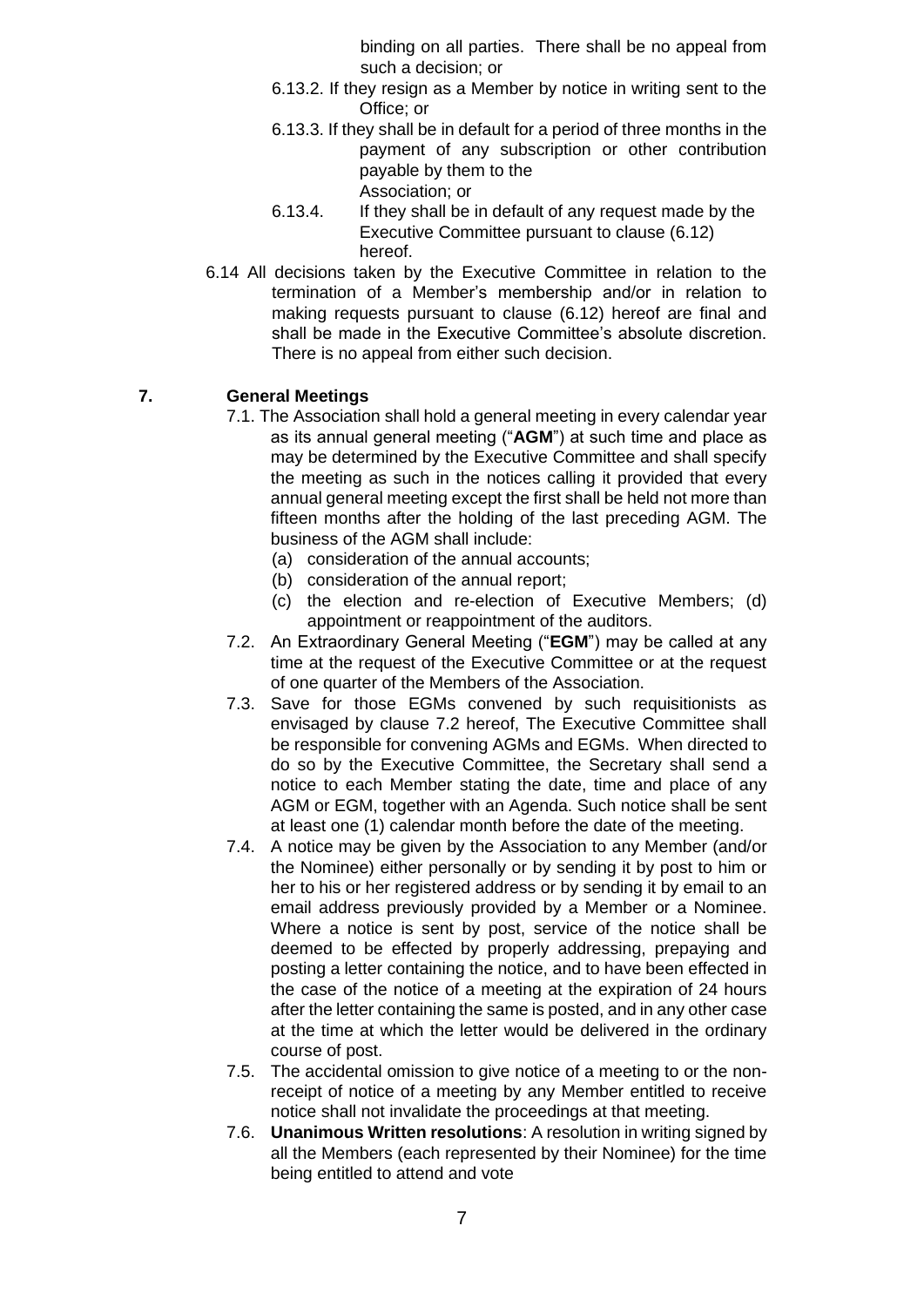on such resolution at a general meeting of the Association shall be as valid and effective for all purposes as if the resolution had been passed at an AGM or EGM of the Association duly convened and held. The written resolutions made pursuant to this clause may consist of one or more documents each in like form each signed by one or more Members (each represented by their Nominee). It shall be deemed to have been passed at a meeting held on the date on which it was signed by the last Nominee to sign, and where the resolution states a date as being the date of his/her signature thereof by any Nominee, this statement shall be *prima facie*  evidence that it was signed by him/her on that date.

- 7.7. **Unanimous Written resolution in lieu of AGM**: In addition and without prejudice to clause (7.6), the Association need not hold an AGM in any year where all the Members entitled to attend (represented by their Nominee) and vote (represented by their Nominee) at such AGM sign (before the latest date for the holding of that AGM) a written resolution per clause (7.6) of this Constitution and:
	- (a) acknowledging receipt of the financial statements that would have otherwise been laid before the AGM;
	- (b) resolving all such matters as would have otherwise been resolved at that AGM;
	- (c) confirming no change is proposed in the appointment of the person (if any) who, at the date of the resolution, stands appointed as auditor of the Association.
- 7.8. **AGMs and EGMs by conference call or electronic telecommunications platforms**: Without prejudice to any of the other methodologies aforesaid, any Member (represented by their Nominee) may participate in a general meeting (ie either AGM or EGM) by means of a conference or other telecommunication facility between Nominees who are not all in one place but each of whom is able, (directly or by means of telephonic, video or other electronic communication) to speak to each of the others and to be heard by each of the others. The quorum for such a meeting shall be the same per clause

(8.3), namely twenty (20) Members (represented by their Nominee). Any Member so participating at such a general meeting via their Nominee shall be deemed to be present in person at such meeting and shall be entitled to vote and be counted in a quorum accordingly. Such a meeting shall be deemed to take place where the largest group of those Nominees participating is assembled or, if there is no such group, where the chairperson of the meeting then is located.

7.9. **Proxy voting**: In certain exceptional situations, the Executive Committee may direct Members to utilise proxy voting at AGM and/or EGM. Where that is the case, Members will be requested to appoint a proxy using the form provided by the Association for that purpose. No person other than a person or persons nominated by the Executive Committee for that purpose may be appointed to act as proxy. A proxy shall have the same right as the Member appointing him/her to speak at the meeting. Be counted in the quorum, to vote on a show of hands and to vote on a poll. The completed instrument of Proxy shall be deposited at the Office (in hard copy received by post or hand-delivered, or by PDF copy received by email) not later than 24 hours before the time for holding the meeting or adjourned meeting. An instrument of proxy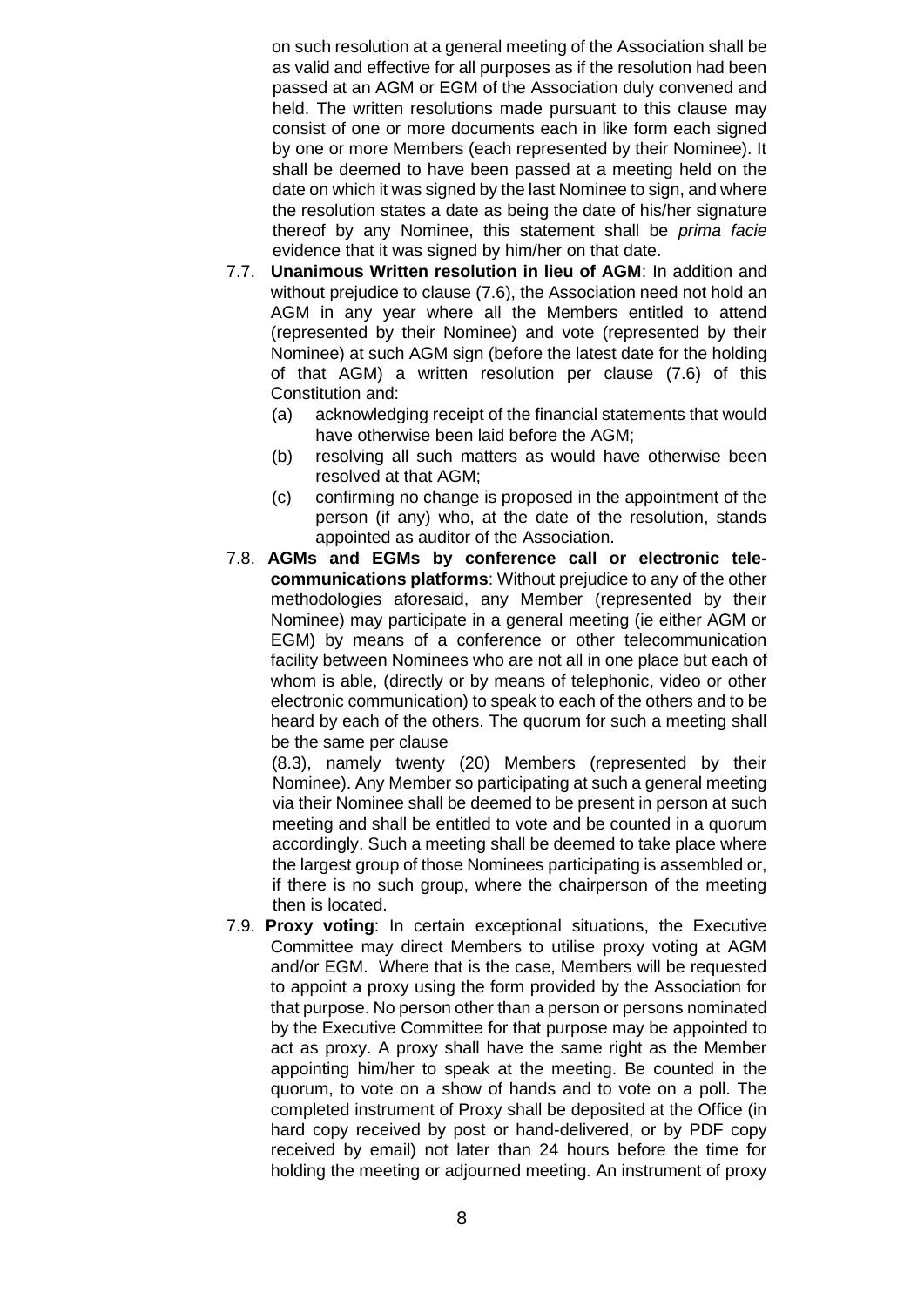shall be in the following form or a form as near thereto as circumstances permit:

#### **National Association of Boards of Management in Special Education (NABMSE, or the "Association")**

We. Ilnsert name of Board of Management member schooll "**Member**") of [insert school's address] being a Member of the Association hereby appoint [name of person nominated by the Executive Committee to act as proxy] as our proxy to attend, speak and vote for us as Member at the [Annual General Meeting]/[Extraordinary General Meeting] to be held on the day of [insert date and time] at [location] and at any adjournment thereof.

| Voting instructions to Proxy          |     |           |  |         |         |     |  |  |  |
|---------------------------------------|-----|-----------|--|---------|---------|-----|--|--|--|
| (choice to be marked with a tick '√') |     |           |  |         |         |     |  |  |  |
| Number or                             |     | In favour |  | Abstain | Against |     |  |  |  |
| description of                        |     |           |  |         |         |     |  |  |  |
| resolution:                           |     |           |  |         |         |     |  |  |  |
|                                       |     |           |  |         |         |     |  |  |  |
| $\overline{2}$                        |     |           |  |         |         |     |  |  |  |
| 3                                     |     |           |  |         |         |     |  |  |  |
|                                       |     |           |  |         |         |     |  |  |  |
| Signed                                | tor | and       |  | behalf  |         | the |  |  |  |

Member:……………………………………….. Dated: …………………………………………………..

#### **8. Proceedings at Meetings**

- 8.1. The Executive Committee shall adopt rules and procedures for the proceedings of meetings ("**Standing Orders**") and such Standing Orders shall be binding on the Executive Committee and the Members at all meetings of the Executive Committee and all meetings of the Members. The Standing Orders are subject to change and variation from time to time by the Executive Committee.
- 8.2. All business transacted at and motions put before AGMs and EGMs shall be dealt with strictly in accordance with the Standing Orders.
- 8.3. No business shall be transacted at any AGM or EGM unless a quorum is present. The quorum for AGMs and EGMs shall be twenty (20) Members, present in person (represented by their Nominee) or in the case of an AGM or EGM convened by conference call or telecommunications platforms per (7.8), then any Member (represented by their Nominee) participating via such conference call or teleconferencing platform) shall be deemed to be present in person at such meeting and shall be entitled to vote and be counted in a quorum accordingly.
- 8.4. If within half an hour from the time appointed for the AGM or EGM a quorum is not present, the meeting, if convened upon the requisition of Members, shall be dissolved; in any other case it shall stand adjourned to the same day in the next week at the same time and place (or if held via conference call or telecommunications platforms per clause 7.8 then on the same conference call or electronic tele-communications platform) or to such other day and at such other time and place as the Members may determine, and if at the adjourned meeting a quorum is not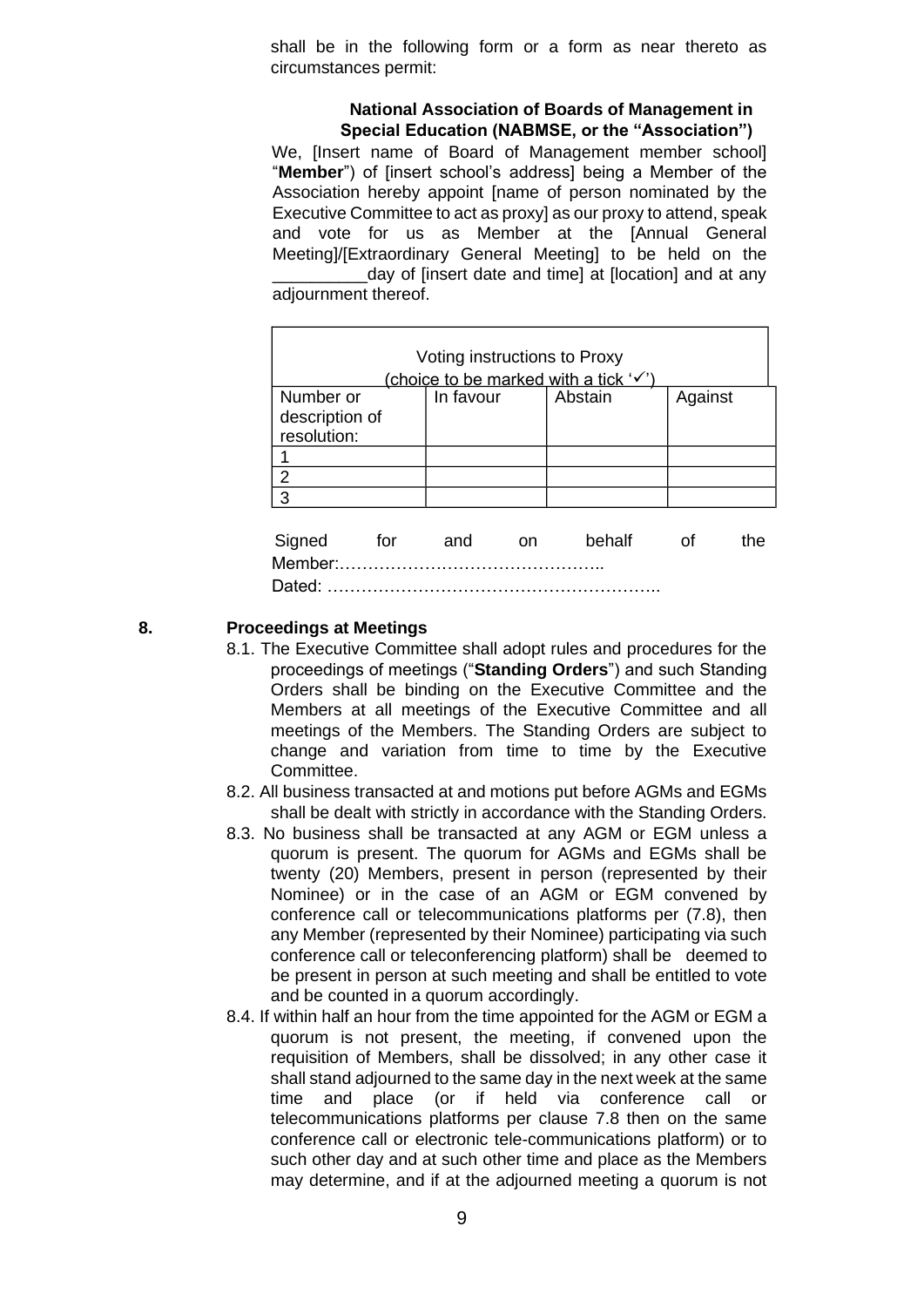present within half an hour from the time appointed for the meeting the Members then present shall constitute a quorum.

- 8.5. Save where is otherwise explicitly authorised by the Executive Committee in accordance with clause (7.9) no Member is entitled to appoint a proxy to attend or vote at meetings on its behalf. Save as aforesaid, the only person authorised to represent the Member is the Nominee notified to the Association.
- 8.6. Where at any AGM or EGM a resolution is put to the vote of the meeting, it shall be decided on a show of hands. If per clause (7.8) the AGM or EGM is convened by conference call or electronic telecommunications platform, then the vote is taken per such appropriate voting protocol as may be stipulated by the Executive Committee.

8.7. At any meeting (including a meeting of the Executive Committee and a meeting of the Members) a resolution to be agreed shall be reached by consensus in the first place, if possible. When all reasonable efforts to reach consensus are exhausted, a resolution shall be put to the vote of the meeting. Unless otherwise stated in this Constitution, to be carried, a resolution shall be passed by simple majority (ie 51% or more) of those votes cast. 8.8. In the case of an equality of votes at a meeting of the Executive Committee, AGM, or EGM, the Chairperson shall have a second or casting vote.

8.9. A declaration by the Chairperson that a resolution has, on a show of hands (or per clause (8.4) such other voting protocol as has been stipulated by the Executive Committee) been carried, or carried unanimously, or carried by a particular majority, or lost, an entry to that effect shall be included in the minutes of the meeting and these minutes shall be conclusive evidence of the fact, without proof of the number or proportion of the votes recorded in favour of, or against, that resolution.

# **9. Executive Committee**

- 9.1. **Functions and membership of the Executive Committee**
- 9.1.1. The general management of the Association shall be vested in the Executive Committee of the Association.
- 9.1.2. The Executive Committee is responsible for the running of the Association and shall endeavour to meet 9 (nine) times per annum (subject always to a minimum of 5 (five) meetings per annum). Additional meetings shall be convened at the discretion of the Executive Committee.
- 9.1.3. The Executive Committee shall be constituted of up to 12 (twelve) persons as follows: 9.1.3.1. a Chairperson,
	- 9.1.3.2. a Vice Chairperson,
	- 9.1.3.3. an Honorary Secretary,
	- 9.1.3.4. an Honorary Treasurer, and
	- 9.1.3.5. not less than four (4) and not more than eight (8) other persons.
- 9.1.4 At any time, there must be at least 3 members of
	- the Executive Committee, the majority of whom are resident in the Republic of Ireland.
- 9.1.5 All members of the Executive Committee shall be independent. For the avoidance of doubt, "independent" means that the member of the Executive Committee shall not be employed by or engaged in a contract with the Association, and the said member shall not be paid any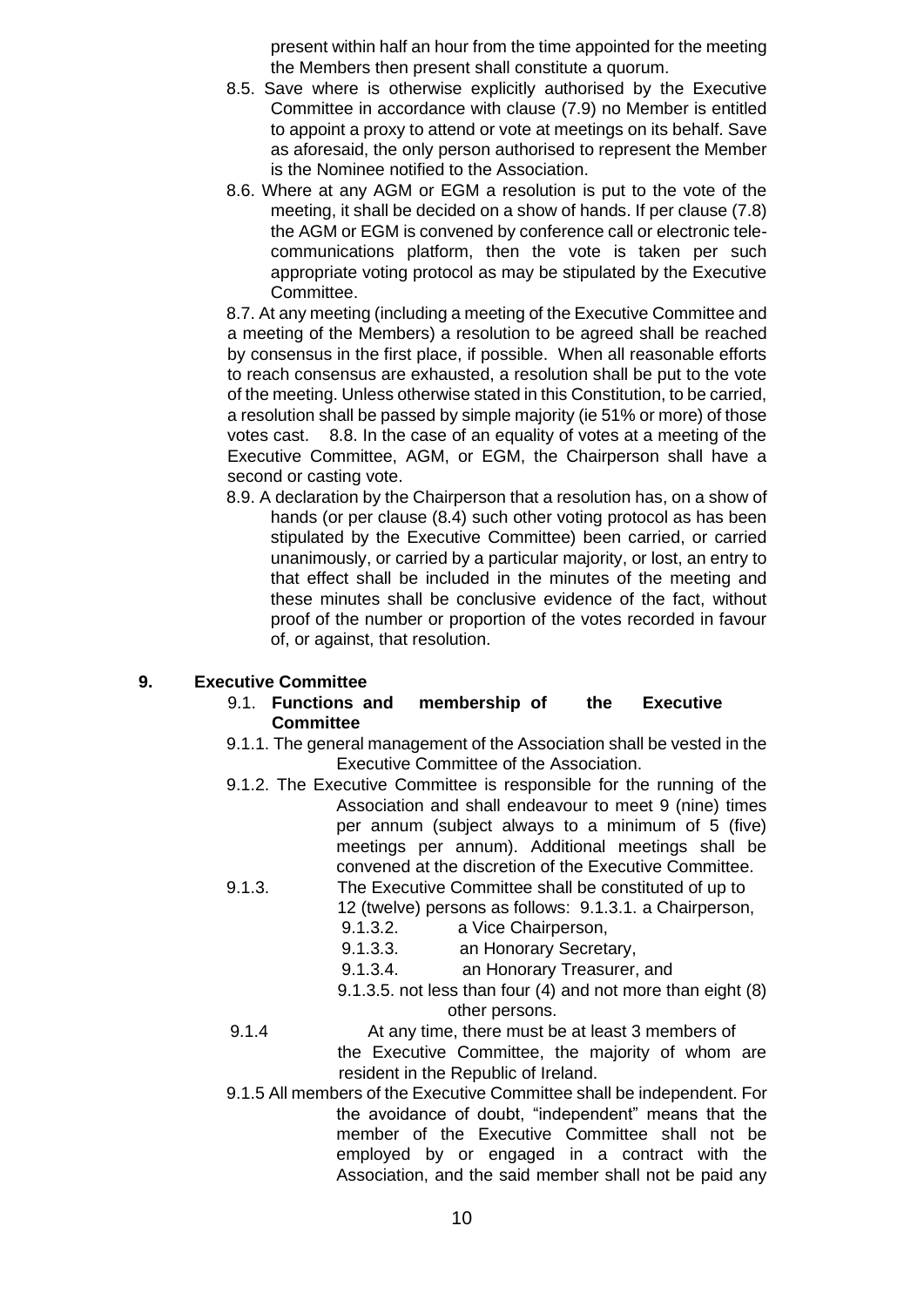salary for their role as officer of the Association or as member of the Executive Committee (save for any payments made strictly in accordance with clause 12 of this Constitution).

- 9.1.6 The majority of members of the Executive Committee must not be Connected persons.
- 9.1.7 For the avoidance of doubt, paid employees of the Association or individuals involved in any contract with the Association are not permitted to sit on the Executive Committee or vote at the meetings of the Executive Committee but they may be invited to attend such meetings in an advisory capacity.
- 9.1.8 Any person who is or who has been adjudicated bankrupt at any stage in the past or makes any arrangement or composition with his/her creditors generally shall not be eligible to act as Honorary Treasurer.

# 9.2. **Nomination to the Executive Committee**

9.2.1 The rules and procedures for procuring nominations to the Executive Committee and preparing a nominations list (collectively the

"**Nomination Procedure**") shall be determined by the Executive Committee from time to time in its absolute discretion.

- 9.2.2 The Executive Committee shall endeavour to reflect a broad regional representation and gender balance, and in this regard shall have regard to the general principles laid down by the Department of Education and Skills for the composition of Boards of Management, and these values shall be reflected in the Nomination Procedure insofar as is reasonably practicable having regard to the availability of talent and other relevant factors.
- 9.2.3 The individuals appointed to the Executive Committee shall be drawn from the nominations pursuant to the Nomination Procedure.
- 9.2.4 In order to be eligible for nomination and election to the Executive Committee, an individual must satisfy one of the following eligibility criteria:
	- (a) **As to up to 10 (ten) seats on the Executive Committee**: be a member of a Board of Management, must be nominated by their Board of Management pursuant to the Nomination Procedure, and their Board of Management must be a Member of the Association.

# (b) **As to up to 2 (two) seats on the Executive Committee**: have an interest in, or expertise, or experience in special education (which could, for example, include a parent of a Student with Special Educational Needs) and be nominated pursuant to the Nomination Procedure.

- 9.2.5 The nominations list drawn up pursuant to the Nomination Procedure shall be set before the Members (each represented by their Nominee) at AGM.
- 9.2.6 Individuals appointed to the Executive Committee shall be elected by the Members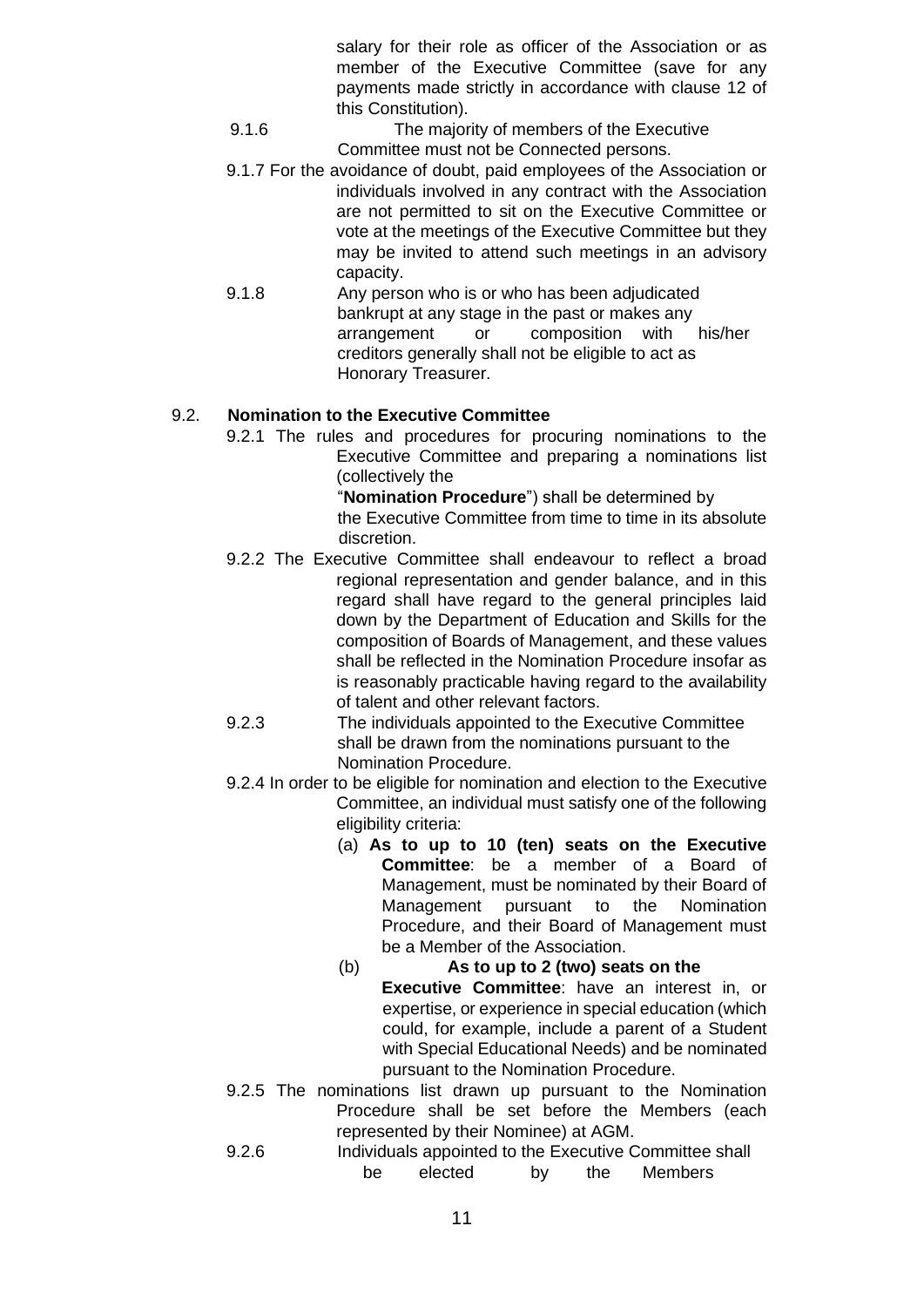(each represented by their Nominee) at AGM on a show of hands or by a written vote.

# 9.3. **Retirement by Rotation and Maximum Consecutive Terms**

9.3.1 At each AGM, one third of the members of the Executive Committee (or if their number is not a multiple of three then the whole number nearest to one-third, rounding to the nearest whole number) shall automatically be deemed to have retired from office by operation of this

Constitution.

- 9.3.2 The members of the Executive Committee to retire by rotation shall be those who have been longest in office but as between two or more who have been in office an equal length of time, the members of the Executive Committee to retire shall, in default of agreement between them, be determined by lot.
- 9.3.3 Retirement of a member of the Executive Committee by rotation shall happen automatically by operation of this Constitution.
- 9.3.4 Any retiring member of the Executive Committee is eligible for renomination and re-appointment to the Executive Committee so long as they have not served more than 9 consecutive years on the

Executive Committee (the "**Maximum Consecutive Term**"). For the purposes of calculating the Maximum Consecutive Term, the period of service of a member of the Executive Committee shall be deemed to have commenced:

- 9.3.4.1 If their appointment as member of the Executive Committee was at any time **before** the date of the AGM held in October 2014, then the date of commencement shall deemed to be the date of that AGM in October 2014.
- 9.3.4.2 If their appointment as member of the Executive Committee was at any time **on or after** the date of the AGM held in October 2014, then the date of commencement shall be deemed to be the date the individual was appointed to be a member of the Executive Committee.
- 9.3.5 For the avoidance of doubt, having served a Maximum Consecutive Term, once a member of the Executive Committee has retired from the Executive Committee for one complete calendar year, he/she shall be eligible for re-nomination and re-appointment to the Executive Committee, and his/her date of re-appointment shall be deemed to be the start date for the purposes of calculating the new Maximum Consecutive Term.
- 9.3.6 The Executive Committee may fill casual vacancies in its membership until the next AGM, so long as the total number of members on the Executive Committee shall not at any time exceed the number fixed in accordance with this Constitution. Such a member filling a casual vacancy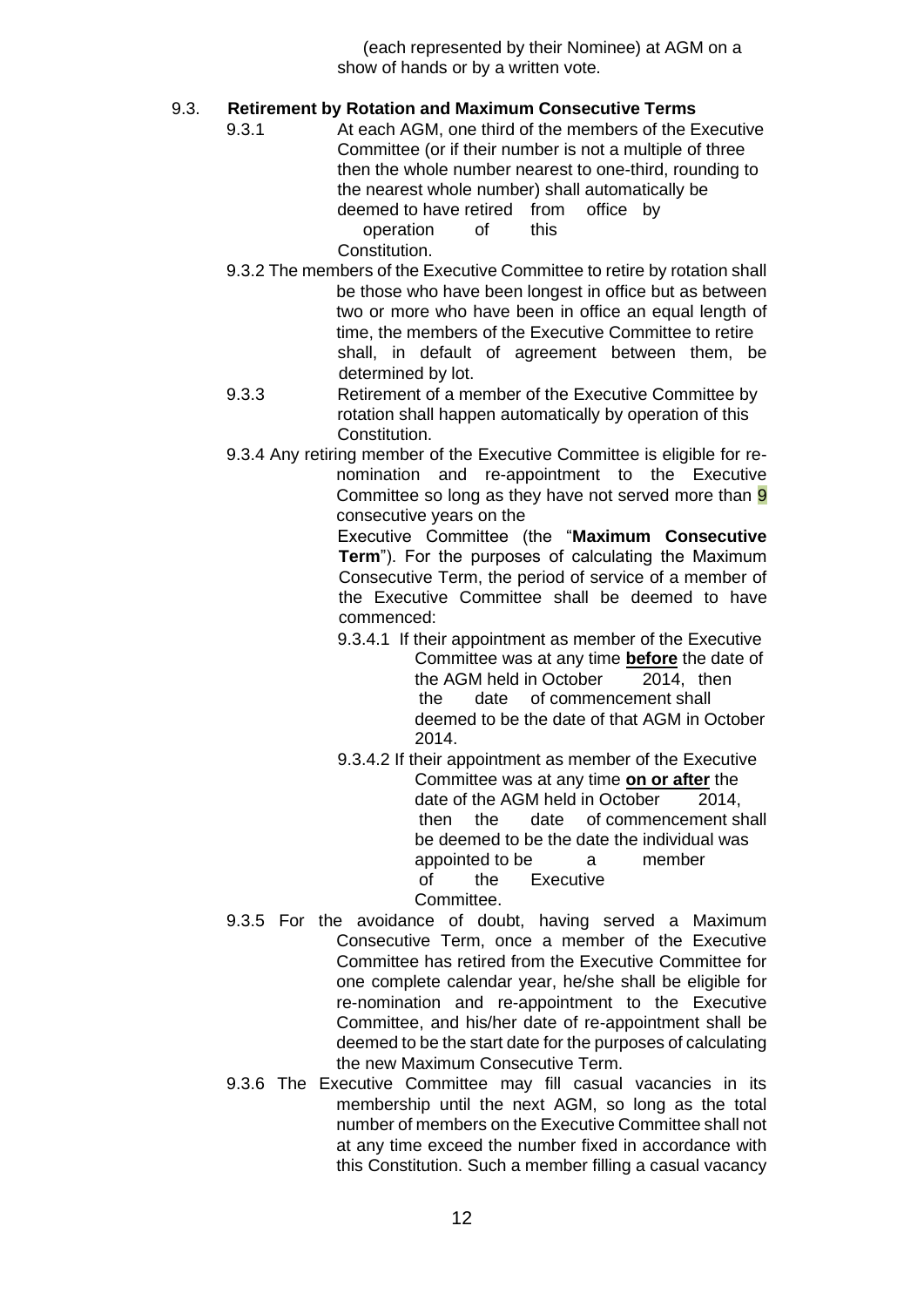will serve as a full member of the Executive Committee. but shall hold office only until the next AGM, at which he/she will be deemed to have resigned. His/her resignation shall not be taken into account in determining the members of the Executive Committee who are to retire by rotation at such meeting. For the avoidance of doubt, such member shall be eligible for re-election.

9.3.7 All acts done by any meeting of the Executive Committee, or by any person acting as a member of the Executive Committee, shall, notwithstanding that it be afterwards discovered that there was some defect in the nomination or appointment of such member of the Executive Committee, or that they or any of them were disqualified, be as valid as if every such person had been duly appointed and was qualified to be a member of the Executive Committee.

#### 9.4. **Removal from membership of the Executive Committee**

- 9.4.1 The position of any member of the Executive Committee shall be vacated by that individual and that individual shall be deemed to have automatically resigned with immediate effect if that individual:
	- 9.4.1.1 holds any other office or place of profit under the Association or becomes involved in a contract with the Association or becomes an employee of the Association; or
	- 9.4.1.2 becomes prohibited from being a director by reason of any order made under Section 184 of the Companies Act 1963 (or any such amendment to or restatement of same); or
	- 9.4.1.3 becomes restricted or disqualified from being a director by reason of any order made under sections 150 and/or 160 of the Companies Act 1990 Act (or any such amendment to or restatement of same) and/or is prohibited, removed or suspended from being a trustee of a scheme under the Pensions Acts 1990 to 2008; or
	- 9.4.1.4 becomes of unsound mind; or
	- 9.4.1.5 registers an Enduring Power of Attorney over his/her affairs; or
	- 9.4.1.6 resigns his/her office by notice in writing to the Office; or
	- 9.4.1.7 is convicted of an indictable offence and/or is sentenced to a term of imprisonment by a court of competent jurisdiction; or
	- 9.4.1.8 is directly or indirectly interested in any contract with the Association; or
	- 9.4.1.9 fails to attend 3 consecutive meetings of the **Executive** Committee in any one calendar year (unless the Executive Committee in its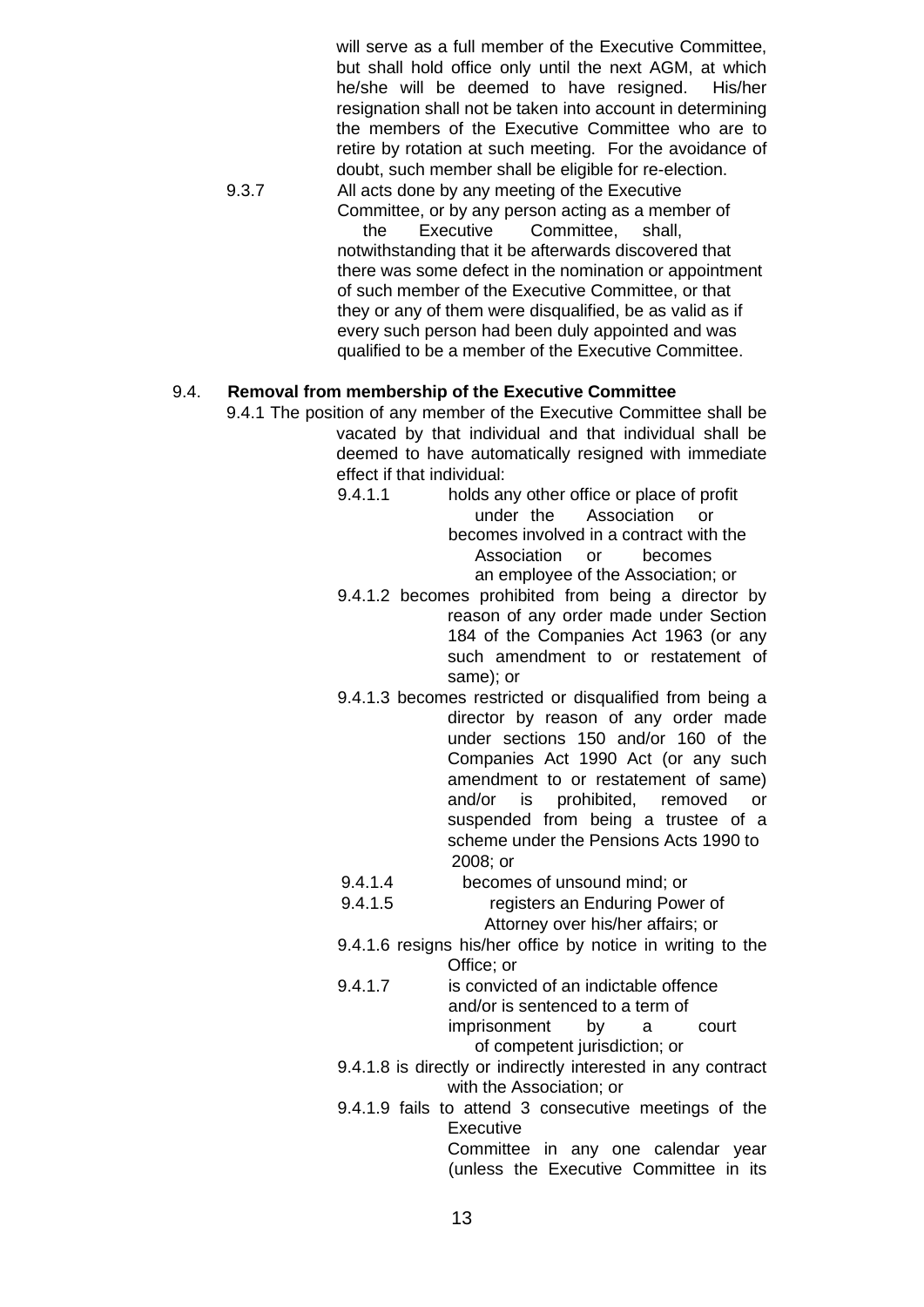absolute discretion otherwise determines); or

- 9.4.1.10 for any other reason, in the absolute discretion of the Executive Committee, for no cause shown, in accordance with the provisions of 9.4.2, 9.4.3 and 9.4.4 of this Constitution; or
- 9.4.1.11 Is adjudicated bankrupt, or makes a composition or arrangement with his or her creditors; or
- 9.4.1.12 Has been removed from the position of charity trustee of a charitable organisation by an order of the High Court under section 74 Charities Act 2009.
- 9.4.2 The decision of the Executive Committee to remove a member of the Executive Committee from the Executive Committee in pursuance of the grounds set out in 9.4.1.10 of this Constitution shall be taken on a show of hands and each member of the Executive Committee entitled to vote shall have one vote. For the avoidance of any doubt, the member of the Executive Committee in respect of whom the proposal for their removal is being considered shall not be entitled to vote on the proposal.
- 9.4.3 To be carried, a vote taken in pursuance of clause 9.4.1.10 of this Constitution must be:
	- 9.4.3.1 taken at a meeting which is attended by the entire Executive Committee present in person, save for and excluding the member of the Executive Committee in respect of whom the proposal to have them removed from the Executive Committee is being considered whose attendance at that meeting is not required; and 9.4.3.2 passed by unanimous decision, save for and excluding the vote of the member of the Executive Committee in respect of whom the proposal to have them removed from the Executive Committee is being considered who is not entitled to vote on the proposal.

9.4.4 Any decision and vote taken to remove a member of the Executive Committee from the Executive Committee in pursuance of the grounds set out in 9.4.1.10 of this Constitution shall be made in the absolute discretion of the Executive Committee, and such decision shall be final and binding on all parties. There shall be no appeal from such a decision.

# 9.5. **Business of Executive Committee**

9.5.1 No business shall be transacted at any meeting of the Executive Committee unless a quorum is present. The quorum for Executive Committee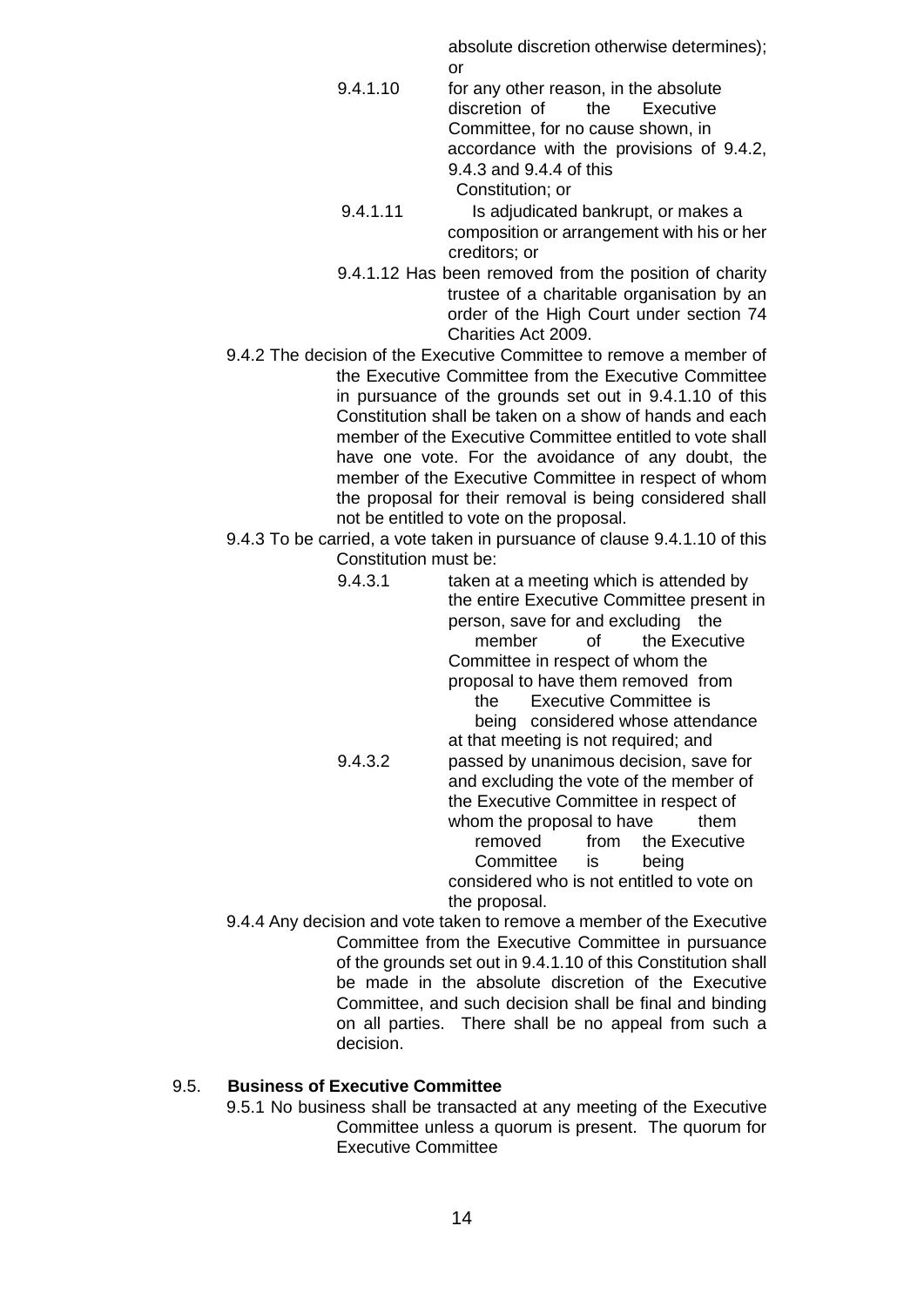Meetings shall be 50% of the entire Executive Committee (and where the number is not a whole number, rounding upwards to the nearest whole number). For the calculation of quorum, members of the Executive Committee shall be deemed to be present where they are present in person or present by telecommunications equipment as per clause 9.5.2 hereof.

- 9.5.2 Any member of the Executive Committee may participate in an Executive Committee meeting by means of a conference telephone or other telecommunications equipment by means of which all persons participating in the meeting can hear each other and such participation in a meeting shall constitute presence in person at the meeting for all purposes (including for the purposes of quorum).
- 9.5.3 The General Secretary of the Association (or any other member of staff who may be sent in his/her stead as her delegate in the event of his/her unavailability) shall be entitled to notice of and to attend meetings of the Executive Committee in an advisory capacity. For the avoidance of doubt, the General Secretary (or his/her delegate) will not be deemed to be a member of the Executive Committee and is not permitted to vote at meetings or hold themselves out to any other person as being a member of the Executive Committee. The presence of the General Secretary shall not be taken into account for the purposes of calculating a quorum.
- 9.5.4 The Executive Committee may decide to invite a maximum of 5 (five) representatives from other organisations to attend Executive Committee meetings in the interest of information sharing. This arrangement may be for a defined period of time, and on such terms as may be set down from time to time by the Executive Committee in its absolute discretion. For the avoidance of doubt, such representatives will not be deemed to be members of the Executive Committee and are not permitted to vote at meetings or hold themselves out to any other person as being members of the Executive Committee. Their presence shall not be taken into account for the purposes of calculating a quorum.

9.5.5 The Executive Committee will communicate with members of the Association on a regular basis.

9.5.6 Unless otherwise stated in this Constitution, where any motion is set before the Executive Committee which requires a vote, each member of the Executive Committee shall have one vote. In case of an equality of votes, the Chairperson shall have a second or casting vote in accordance with clause

8.8 and 10.6 of this Constitution. Unless otherwise stated in this Constitution, in order to be carried, a motion shall be passed by a simple majority of those members of the Executive Committee present (present in person or present by telecommunications equipment as per clause 9.5.2 hereof) and entitled to vote at the meeting.

#### 9.6. **Sub-Committees**

9.6.1 The Executive Committee may establish one or more Sub-Committees (each a **"Sub-**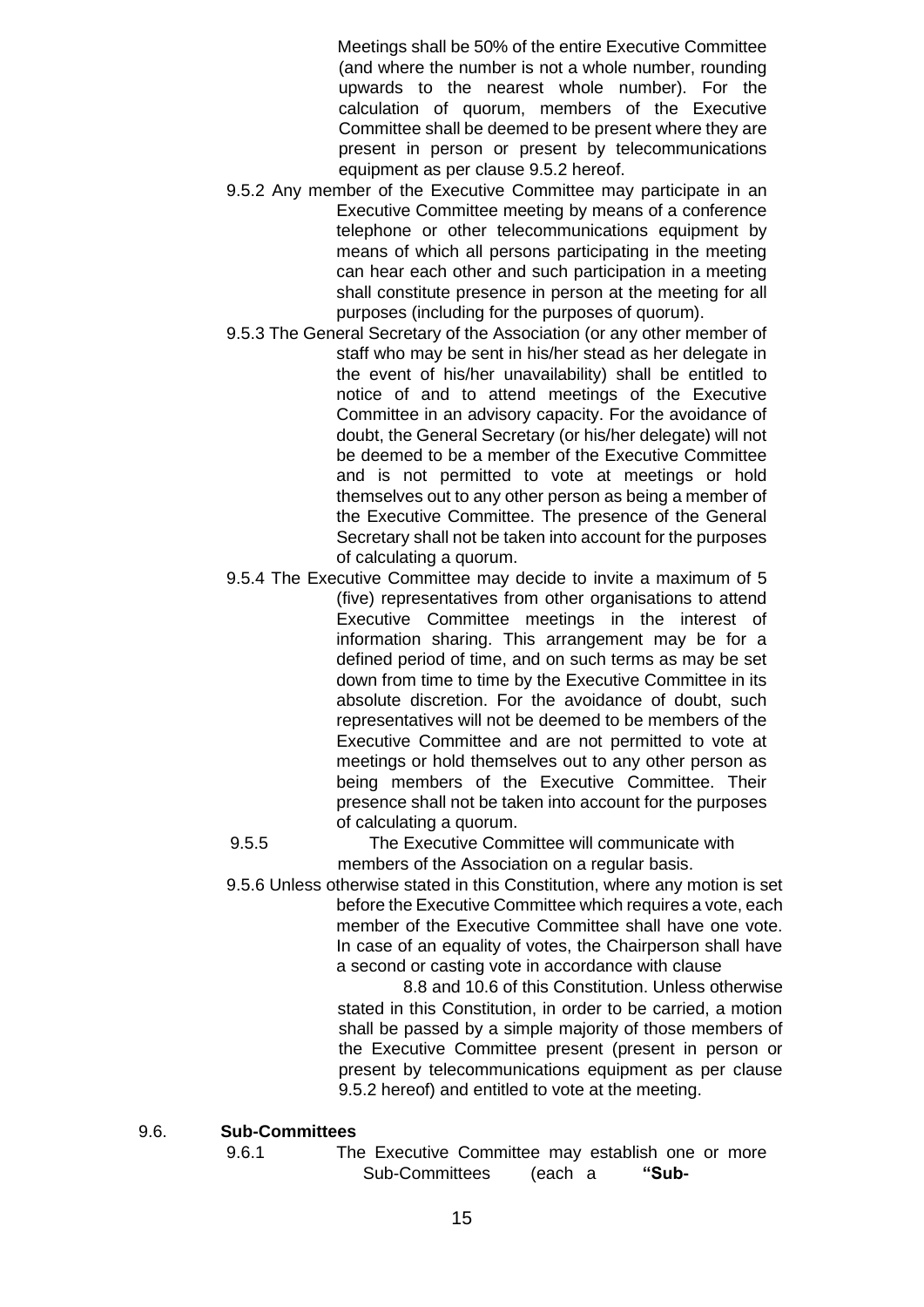**Committee**") and may in its absolute discretion delegate any of the Executive Committee's powers to such Sub-Committees as they think fit.

- 9.6.2 The General Secretary of the Association shall be entitled to notice of and to attend any meetings of any Sub-Committee established by the Executive Committee in an advisory capacity. For the avoidance of doubt, the General Secretary will not be deemed to be a member of the Sub-Committee and is not permitted to become a member of any Sub-Committee. The General Secretary is not entitled to vote at meetings of any Sub-Committee, and the presence of the General Secretary at such meetings shall not be taken into account for the purposes of calculating a quorum.
- 9.6.3 The Executive Committee shall have responsibility for deciding who is entitled to be a member of any Sub-Committee. The Executive Committee shall nominate individuals to any SubCommittee, (including but not limited to any member or members of the Executive Committee) and shall ratify the membership of any SubCommittee. The Executive Committee may in its absolute discretion decide to invite external, independent persons (who are not members of the Executive Committee, and/or who are not nominees of a Member of the Association) to sit as members of a Sub-Committee. For the avoidance of doubt, the General Secretary or any other current employee of the Association (and/or any person Connected with the General

Secretary or any other current employee of the Association) is not entitled to be a member of a Sub-Committee.

9.6.4 Any Sub-Committee so formed shall, in the exercise of the powers so delegated, conform to any regulations that shall be imposed on it by the Executive Committee (such regulations to be termed the "**Sub-committee's** 

#### **Terms of Reference**").

9.6.5 From time to time, the Sub-committee's Terms of Reference may be subsequently amended or varied by the Executive Committee in its absolute discretion.

9.6.6 A Sub-Committee must prepare minutes of any meeting which it holds, as soon as practicable after that meeting is held. Those minutes shall be circulated to the members of the Executive Committee at meetings

of the Executive Committee. Any report prepared or commissioned by the Sub-Committee shall be furnished to the members of the Executive Committee at meetings of

the Executive Committee.

9.6.7 The Executive Committee shall nominate the chairperson of the Sub-Committee. The chairperson of the Sub-Committee shall be a member of the Executive Committee. If no such chairperson is nominated by the Executive Committee, of if at any meeting the nominated chairperson is not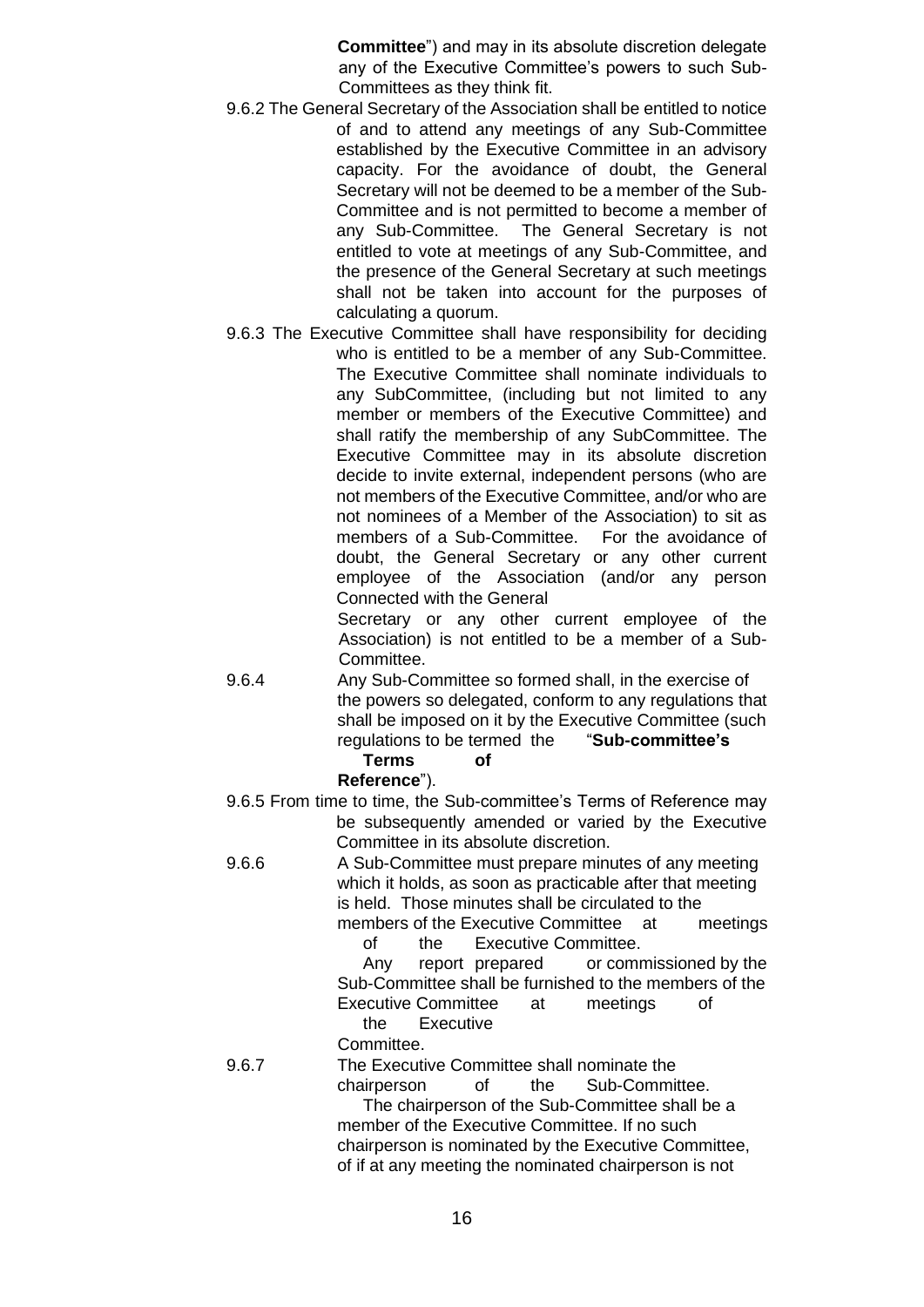present within 15 minutes after the time appointed for holding the same, the Sub-Committee members present may choose one of their number to be chairperson of that meeting (and such individual need not be a member of the Executive Committee).

9.6.8 A Sub-Committee may meet and adjourn as it thinks proper, having due regard to its Sub-

> Committee's Terms of Reference. Unless otherwise stated in this Constitution, questions arising at any meeting shall be determined by a simple majority of votes of the members present, and when there is an equality of votes, the chairperson shall have a second or casting vote.

9.6.9 The Sub-Committee may resolve to invite representatives of other organisations or private individuals to its Sub-Committee meetings on such terms and conditions as the Sub-Committee may decide, for the purposes of gathering advice, expertise, insight and input; for the avoidance of doubt, such representatives or individuals are not to be considered to be members of the Sub-Committee and are not permitted to vote.

# **10. Chairperson of the Association**

10.1. The Chairperson of the Association shall be elected by the Executive Committee and shall hold office for 3 years (the "**Chairperson's Term**") which term shall expire on the dissolution of the 4<sup>th</sup> AGM following his/her election, whereupon he/she shall be deemed to have retired by operation of this Constitution.

- 10.2. A retiring Chairperson is eligible for re-election as Chairperson by the Executive Committee for one further Chairperson's Term, subject to his/her not having served as Chairperson for more than two Chairpersons Terms, either consecutively or cumulatively (the "**Maximum Chairperson Term**").
- 10.3. For the purposes of calculating the Maximum Chairperson Term, the period of service of a Chairperson of the Executive Committee shall be deemed to have commenced:
	- 10.3.1.1. If their appointment as Chairperson of the Executive Committee was at any time **before** the date of the AGM held in October 2014, then the date of commencement shall deemed to be the date of that AGM in October 2014.
	- 10.3.1.2. If their appointment as Chairperson of the Executive Committee was at any time **on or after** the date of the AGM held in October 2014, then the date of commencement shall be deemed to be the date the individual was appointed to be Chairperson of the Executive Committee.
- 10.4. For the avoidance of doubt, any person who has served as a Chairperson is, on retirement as Chairperson, eligible to take up office as an ordinary member of the Executive Committee even where he/she has served as Chairperson for the Maximum Chairperson Term, subject always to his/her having not reached or exceeded the Maximum Consecutive Term. However, even where he/she has not reached or exceeded the Maximum Chairperson Term, he/she is not permitted to serve on the Executive Committee in any of the following roles: Vice Chairperson, Honorary Treasurer or Honorary Secretary.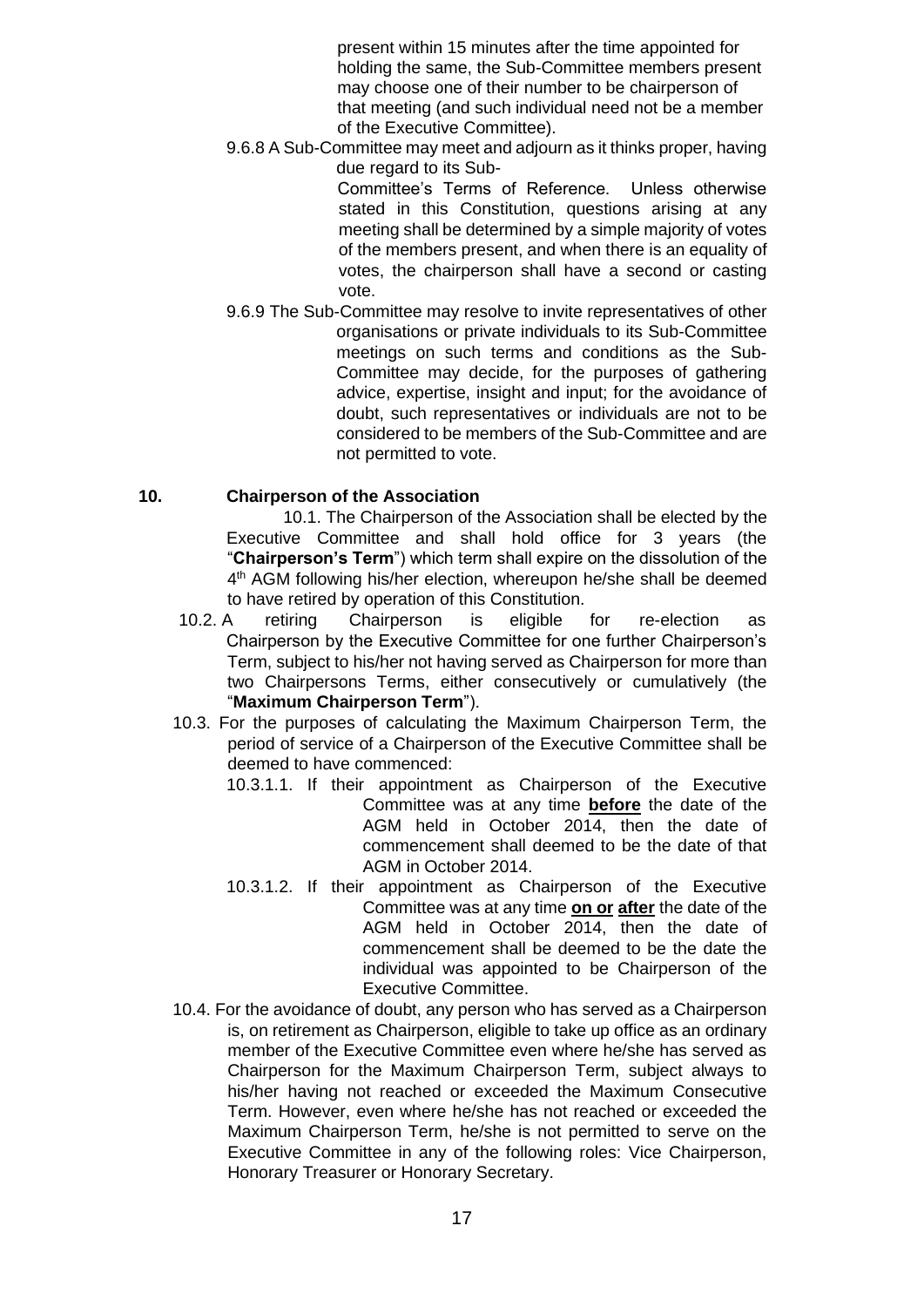- 10.5. The Chairperson shall preside as chairperson at every meeting of the Association, or if there is no such chairperson, or if at any meeting he/she is not present within fifteen minutes after the time appointed for holding the meeting, or is unwilling to act as chairperson, the Vice Chairperson, if any, of the Executive Committee if he/she is present and willing to act shall be chairperson of the meeting, failing which the members present shall choose one of their number to be chairperson of the meeting.
- 10.6. In case of an equality of votes at a meeting of the Executive Committee, the Chairperson shall have a second or casting vote.

# **11. Finance**

- 11.1. The Honorary Treasurer shall keep account of all income and expenditure of the Association and shall prepare written accounts for the AGM, or in the alternative, the Executive Committee shall have the power to decide and shall be authorised to employ and/or retain in the name of the Association an external, independent individual or independent company for the purposes of carrying out such bookkeeping duties, on the condition that such individual or any of the shareholders and/or directors of such company is not a Connected with any current employee of the Association or any current member of the Executive Committee or any current member of any Sub-Committee.
- 11.2. The financial year shall be determined by the Executive Committee from time to time.
- 11.3. All accounts shall be audited by an Auditor (or other independent person approved by the Charities Regulatory Authority pursuant to section 50(3) Charities Act 2009) to be appointed by the Executive Committee and such accounts will be made available to the Revenue Commissioners on request.
- 11.4. The Honorary Treasurer shall open a bank account or bank accounts in the name of the Association. All cheques shall be signed by two of the three named persons authorised to sign cheques on behalf of the Association. Reconciled Accounts showing reconciliations of bank statements together with Income and Expenditure Account and Balance Sheet shall be set before and presented to the Executive Committee by the Honorary Treasurer at least once every 3 months for noting and review. This shall be recorded in the minutes of the meeting.

# **12. Income and Property**

- 12.1. The income and property of the Association shall be applied solely towards the promotion of Main Object(s) as set forth in this Constitution. No portion of the Association's income and property shall be paid or transferred directly or indirectly by way of dividend, bonus or otherwise howsoever by way of profit to members of the Association.
- 12.2. No member of the Executive Committee shall be appointed to any office of the Association paid by salary or fees, or receive any remuneration or other benefit in money or money's worth from the Association. However, nothing shall prevent any payment in good faith by the Association of:
	- (a) reasonable and proper remuneration to any member or servant of the Association (not being a member of the Executive Committee) for any services rendered to the Association;
	- (b) interest at a rate not exceeding 1% above the Euro Interbank Offered Rate (Euribor) per annum on money lent by members of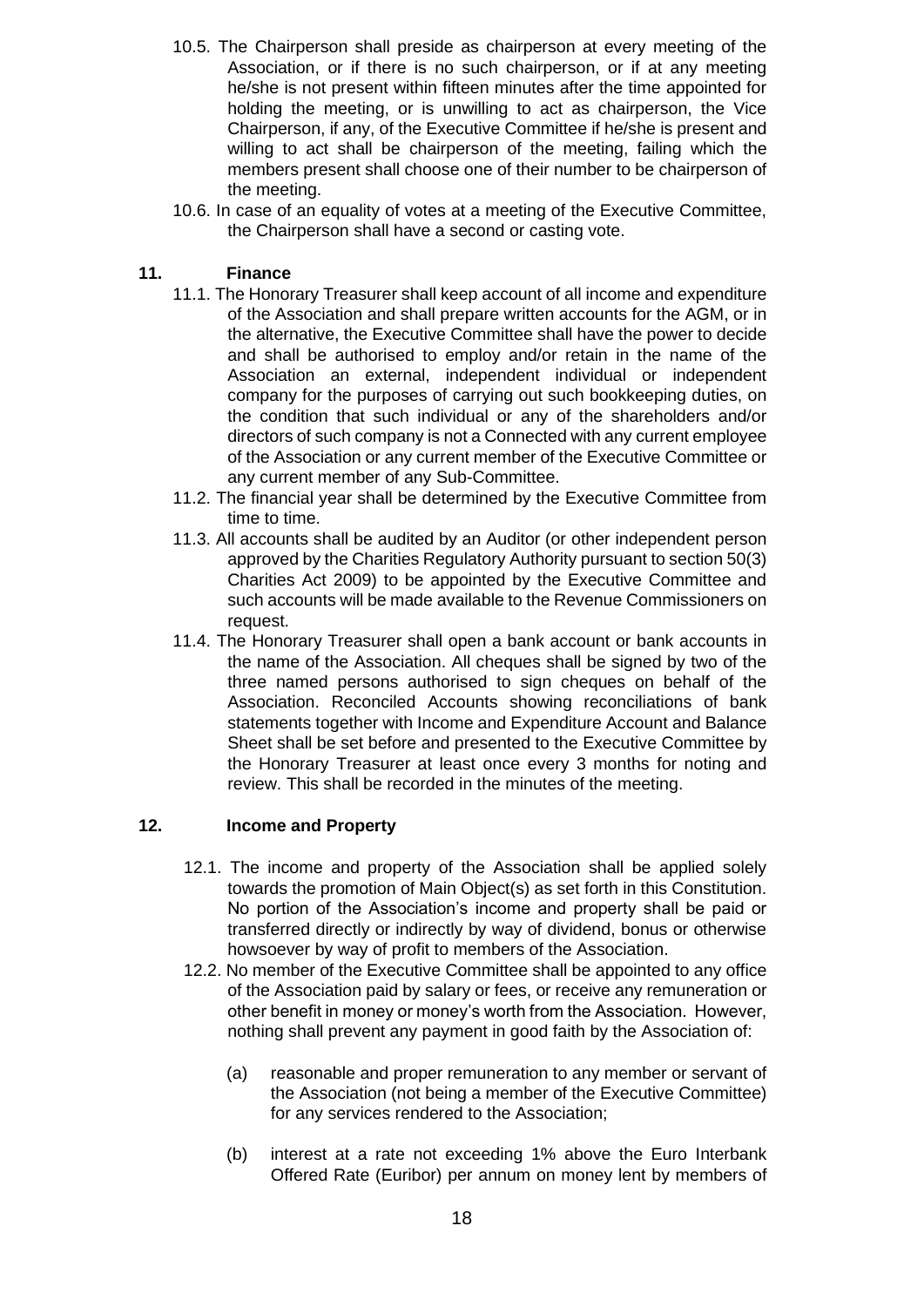the Executive Committee or other members of the Association to the Association;

- (c) reasonable and proper rent for premises demised and let by any member of the Association (including any member of the Executive Committee) to the Association;
- (d) reasonable and proper out-of-pocket expenses incurred by any member of the Executive Committee in connection with their attendance to any matter affecting the Association;
- (e) fees, remuneration or other benefit in money or money's worth to any company of which a member of the Executive Committee may be a member holding not more than one hundredth part of the issued capital of such company.
- (f) Nothing shall prevent any payment by the Association to a person pursuant to an agreement entered into in compliance with section 89 of the Charities Act, 2009 (as for the time being amended, extended or replaced).

# **13. Winding-up**

If upon the winding up or dissolution of the Association there remains, after satisfaction of all debts and liabilities, any property whatsoever, it shall not be paid to or distributed among the members of the Association. Instead, such property shall be given or transferred to some other charitable institution or institutions having main object(s) similar to the main object of the Association. The institution or institutions to which the property is to be given or transferred shall prohibit the distribution of their income and property among their members to an extent at least as great as is imposed on the Association under or by virtue of Clause 12 hereof. Members of the Association shall select the relevant institution or institutions at or before the time of dissolution, and if and so far as effect cannot be given to such provisions, then the property shall be given or transferred to some charitable object with the agreement of the Charities Regulator. Final accounts will be prepared and submitted that will include a section that identifies and values any assets transferred along with the details of the recipients and the terms of the transfer.

# **14. Additions, Alterations, Amendments**

The Association must ensure that the Charities Regulator has a copy of its most recent Constitution. If it is proposed to make an amendment to this Constitution of the Association which requires the prior approval of the Charities Regulator, advance notice in writing of the proposed changes must be given to the Charities Regulator for approval, and the amendment shall not take effect until such approval is received.

# **15. Keeping of Accounts**

Annual audited accounts shall be kept and made available to the Charities Regulator and upon request to the Revenue Commissioners.

| Signed: |  |
|---------|--|
|         |  |
|         |  |